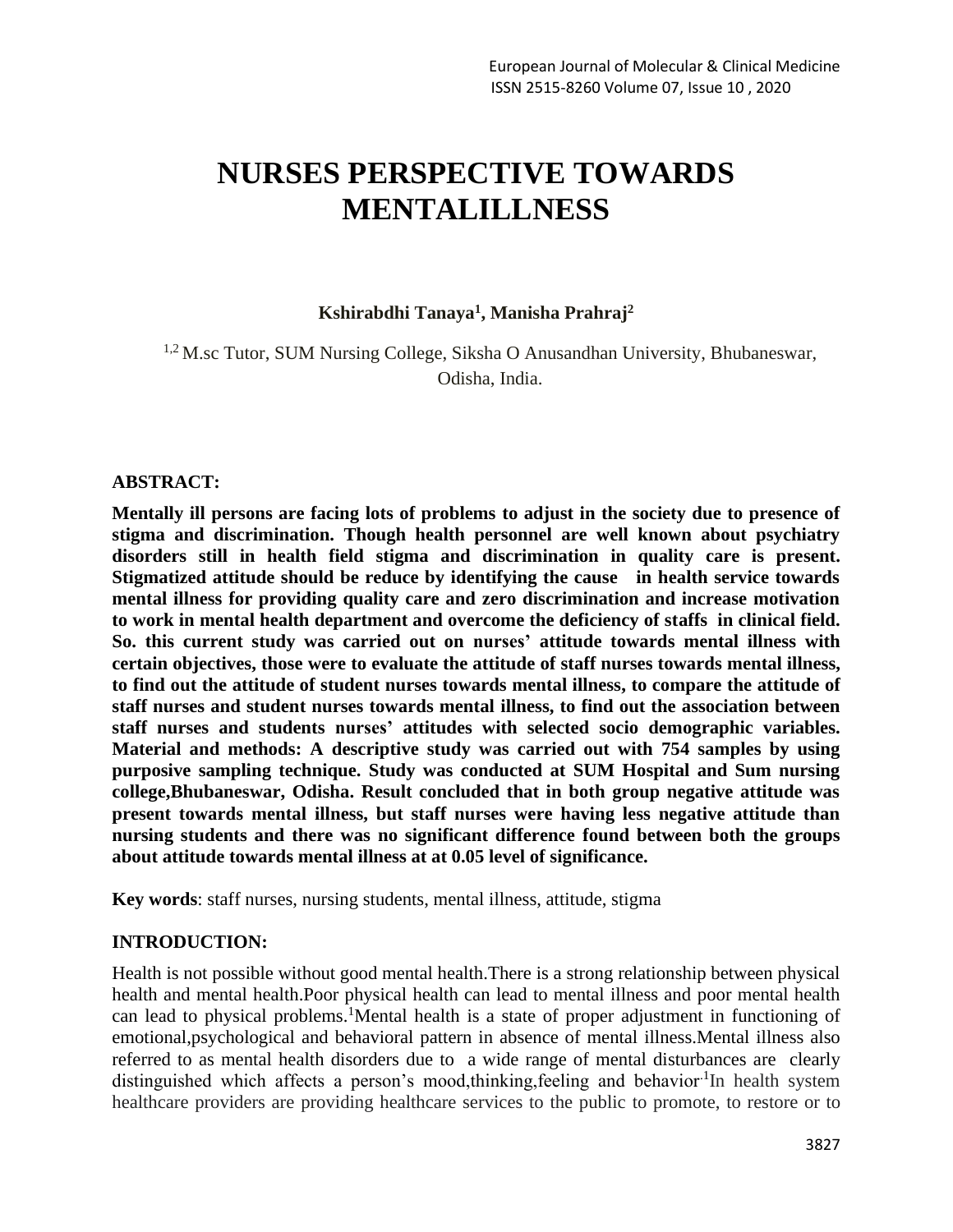maintain health.<sup>2</sup>They are assisting in fulfillment of basic needs of the patient in hospital or individuals,those are staying in community set up for boosting people's healthy life style in physically as well as mentally.<sup>3</sup>Some researchers already conducted various studies related to this stigma among health care professionals which indicates the presence of stigma towards mental illness is exists everywhere. It's not only exists in the public.<sup>4</sup> Health care providers are also having such type of stigmatized attitude towards mental illness which may affect in providing quality care in order to provide mental health services. To reduce stigma and discrimination about people with mental illness a national campaign was launched in 2009 which called 'Time to Change'. <sup>5</sup>Evidences revealed from many more research studies that all over the world in many countries nurses are working as a staff nurse and providing both physicalas well asmental health services to all the clients, which can lead to a major source of stigma or discrimination towards people suffering from mental illness.<sup>6</sup>Therefore, staff nurseswith stigmatizing attitudes or behaviours towards mental illness can lead to lack of attention for patient's medical needs and improper management of patient's mental illness. This Stigmatizing attitude among health care providers also might cause shortage of staff in psychiatry department.<sup>7</sup>Individual's positive mental health and well being helps to maintain the quality of life and eliminate stigma and discrimination towards people with mental illness. Stigma can increase people's mental health problems that may affect seriously on their chances of recovery and negative attitudes.<sup>8</sup> It relates to decrease productivity of communities. Mental illness also act as a barrier for recovery and effective treatment.<sup>9</sup>

# **MATERIALS AND METHODS:**

**Design** A descriptive survey design was used for collecting the data. **Sampling** A purposive sampling technique was used. **Sample** Total numbers of participants were 754. Among them 406 number of participants were staff nurses and 348 number of participants were nursing students.

# **METHODS OF DATA COLLECTION:**

Current research study was conducted through interview method with the use of pen and pencil. Those were fulfilling the inclusion criteria they could participated in the study.Ethical permission was taken from the authority for conducting the study. Proper and prior information was provided to the participant before collecting the data. A consent form also prepared and taken written permission from the participants. Then the participants were assured that the privacy & confidentiality of their responses will be maintained. A self structured questionnaire was prepared to assess the attitude of the participants towards mental illness and to collect the demographic data.Attitude scale contains 16 questions having different scores. High score indicates more negative attitude.As per Question no.3,9,10,11,12,16 score as:-Strongly agree =1,Agree=2, Somewhat Agree=3,Some What disagree=4,Disagree=5,Strongly disagree=6 . And other questions will be score as vice versa like, Question no.1,2,4,5,6,7,8,13,14,15 score as:- Strongly agree =6,Agree=5,Some what Agree=4,Some What disagree=3,Disagree=2,Strongly disagree=1. Below 56 score indicates Positive attitude, 56 score indicates Neutral and Above 56 score indicates Negative attitude.The findings of the study were analyzed with the help of SPSS.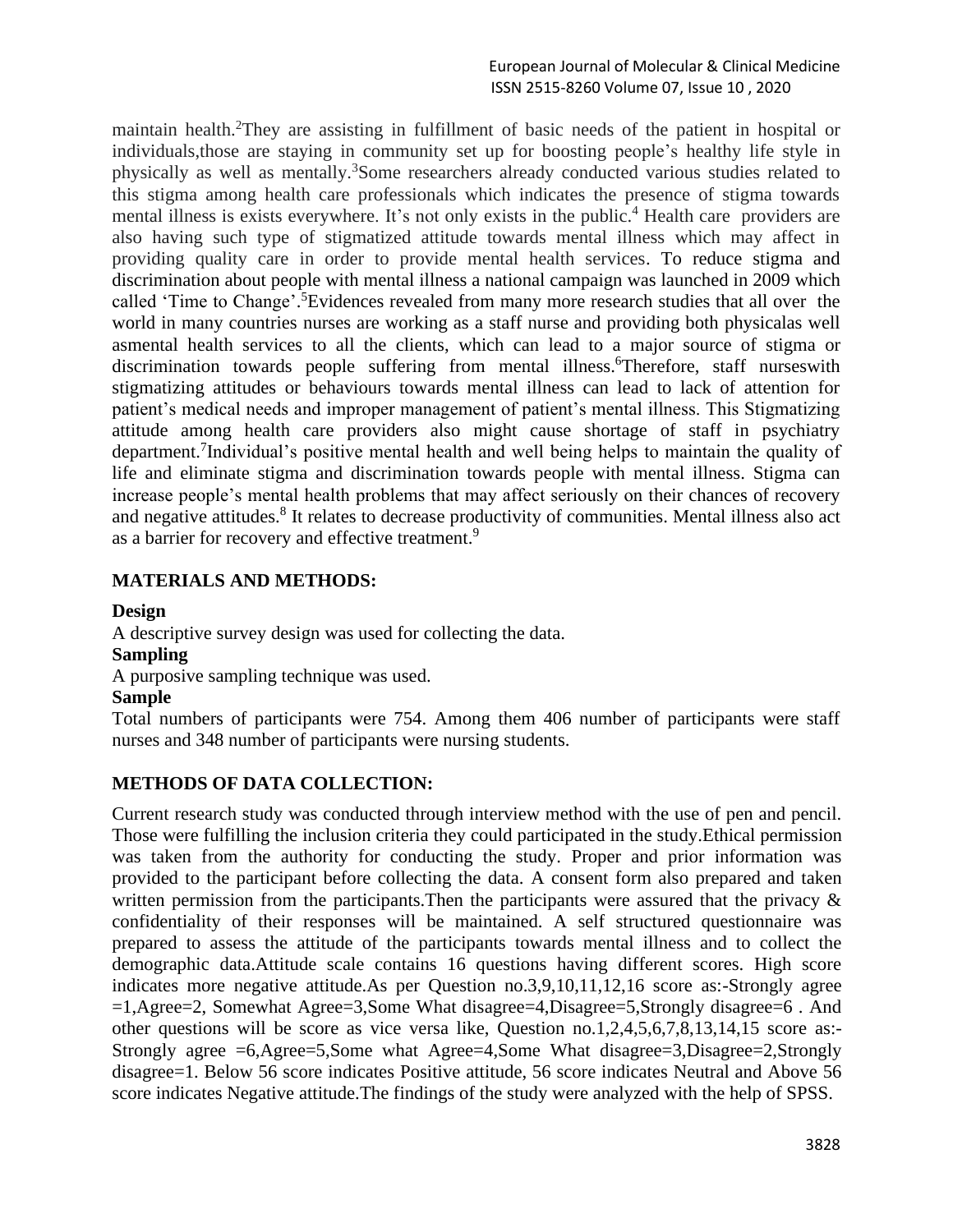# **RESULTS:**

**Table-1: Frequency and percentage distribution of participants according to sociodemographic variables.**

 $N(n1+n2) = 754$ 

| <b>Variables</b>     | Frequency | Percentage |  |  |  |  |
|----------------------|-----------|------------|--|--|--|--|
| Age                  |           |            |  |  |  |  |
| 18-25                | 523       | 69%        |  |  |  |  |
| 26-35                | 231       | 31%        |  |  |  |  |
| <b>Gender</b>        |           |            |  |  |  |  |
| Male                 | 57        | 8%         |  |  |  |  |
| Female               | 697       | 92%        |  |  |  |  |
| Course               |           |            |  |  |  |  |
| <b>ANM</b>           | 48        | 7%         |  |  |  |  |
| <b>GNM</b>           | 279       | 37%        |  |  |  |  |
| <b>B.Sc Nursing</b>  | 357       | 47%        |  |  |  |  |
| <b>PBBSC</b>         | 40        | 5%         |  |  |  |  |
| <b>M.Sc Nursing</b>  | 30        | 4%         |  |  |  |  |
| <b>Pursuing year</b> |           |            |  |  |  |  |
| First year           | 30        | 9%         |  |  |  |  |
| Second year          | 71        | 20%        |  |  |  |  |
| Third year           | 150       | 43%        |  |  |  |  |
| Fourth year          | 97        | 28%        |  |  |  |  |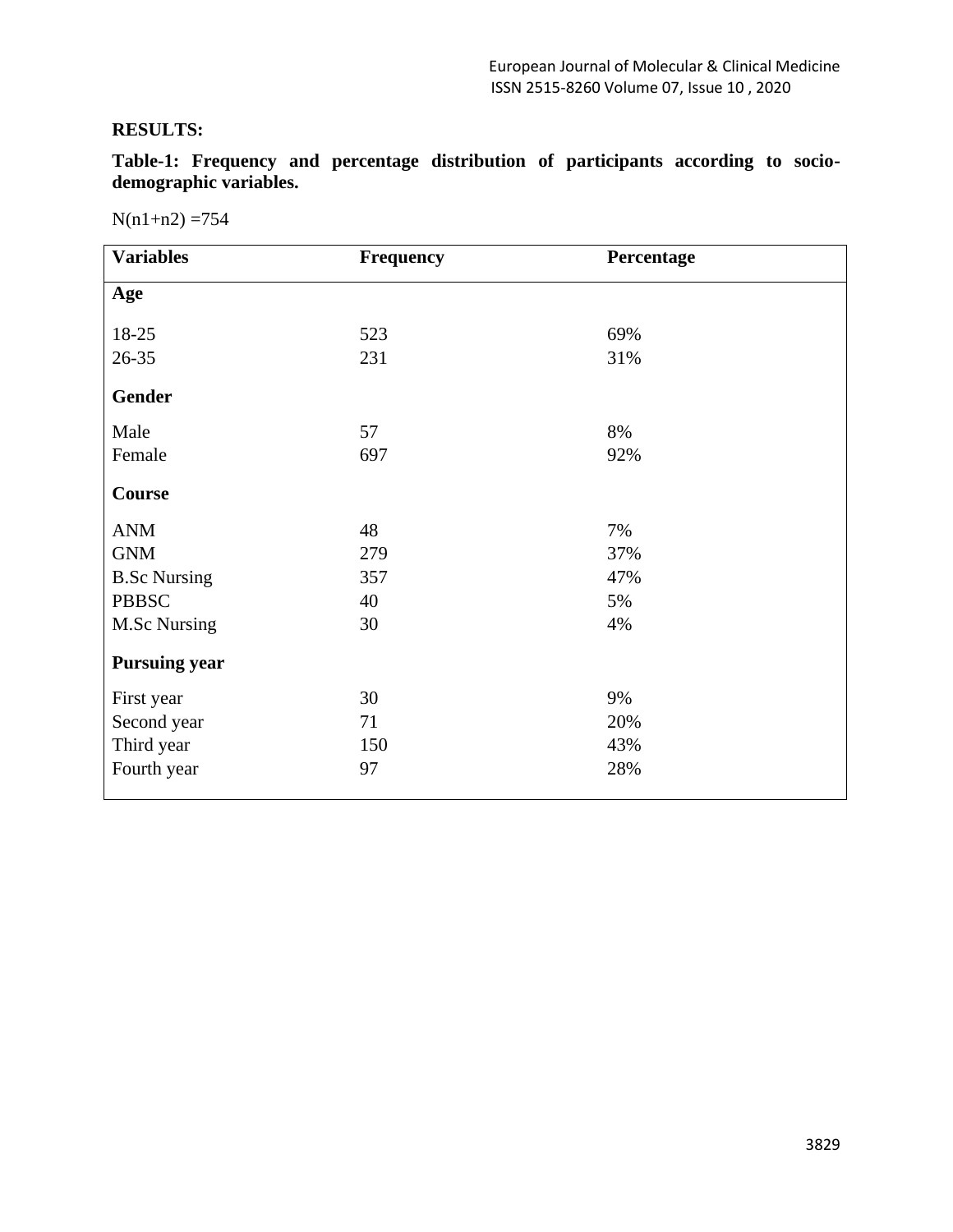**Figure-1 revealed that majority 51% of participants (staff nurses) were having positive attitude towards mental illness, where as 41% participants were having negative attitude and 8% of participants were having neutral attitude.**



n1=406

**Figure-2 revealed that majority 52% of participants (nursing students) were having negative attitude towards mental illness, where as 39% participants were having positive attitude and 9% of participants were having neutral attitude.**



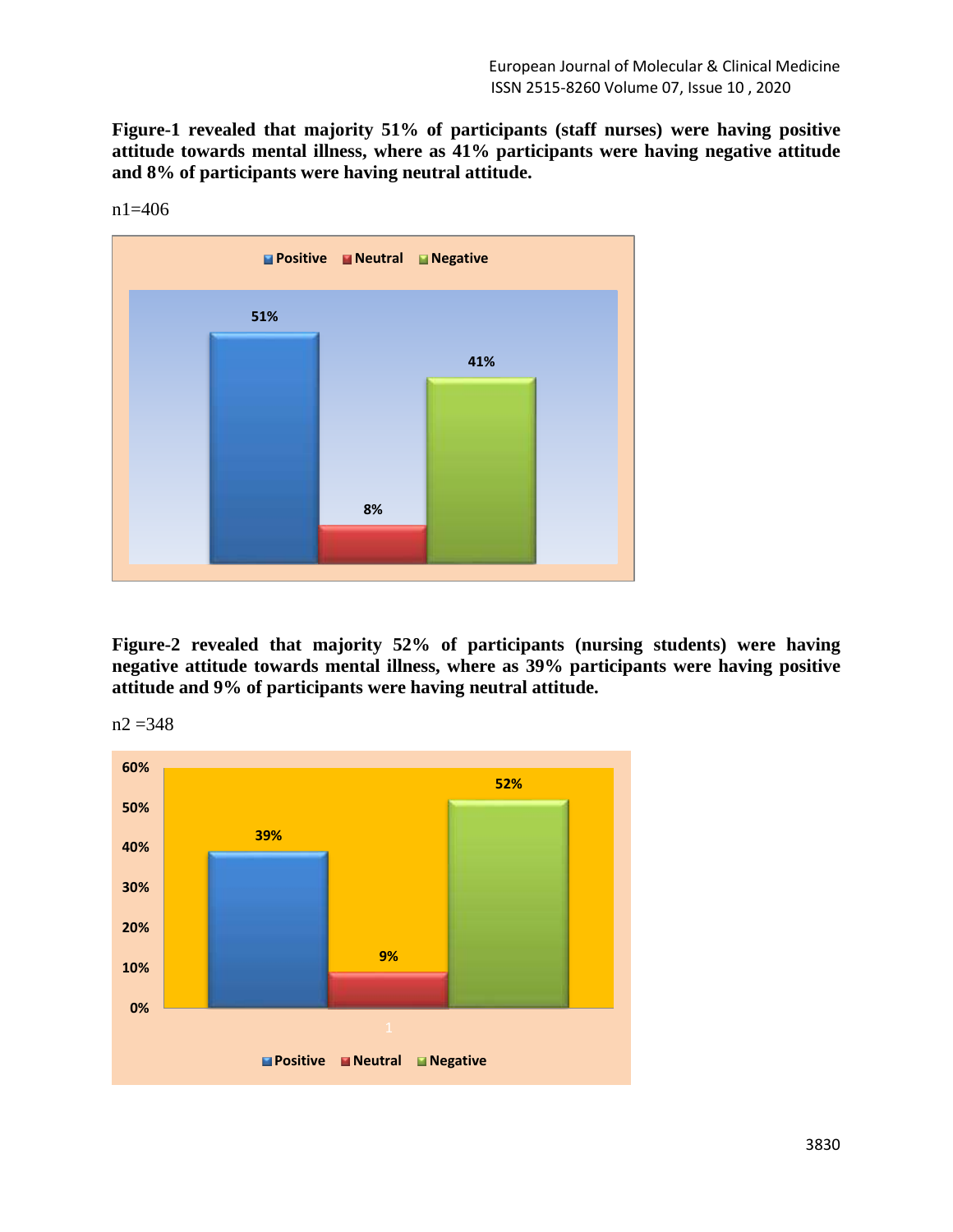**Table-2: Comparison between staff nurses and student nurses' attitude towards mental illness.**

 $N(n_1+n_2)= 754$ 

| <b>Groups</b>             | mean  | <b>SD</b>                | Unpaired 't' df<br>test value |     | <b>P</b> value | <b>of</b><br><b>Level</b><br>significant |
|---------------------------|-------|--------------------------|-------------------------------|-----|----------------|------------------------------------------|
| <b>Staff nurse</b>        | 54.81 | $\overline{\phantom{0}}$ | 0.6602                        | 752 | .254678        | <b>Not</b><br>significant                |
| <b>Nursing</b><br>student | 55.14 | 7.03                     |                               |     |                |                                          |

**Table-3: Association between staff nurses and students nurses attitudes with selected socio demographic variables**

 $N(n1+n2) = 754$ 

| Demographic<br>variable | <b>Chi</b><br>square<br>value | Df             | P value | Level of significant |
|-------------------------|-------------------------------|----------------|---------|----------------------|
| Age in years            | 0.006279                      |                | 0.5110  | Not significant      |
| Gender                  | 0.256464                      |                | 0.6120  | Not significant      |
| Course                  | 2.492349                      | $\overline{4}$ | 0.6460  | Not significant      |

Above table depicts that there were no significant association between attitudes of staff nurses and student nurses with age, gender and course.

# **DISCUSSION:**

Current study conducted from dt.05.01.2021 to 08.02.2021 at Sum Hospital and SUM nursing college Bhubaneswar, Odisha. In findings of the Study, it concluded that among staff nurses majority 51% of participants were having positive attitude where as among nursing students majority 52% were having negative attitude towards mental illness. Related to this study a research study conducted by Valeria Cremoninia in 2018 at Italy with 170 samples.Researchers had used CAMI scale for measuring attitude of different health care professionals towards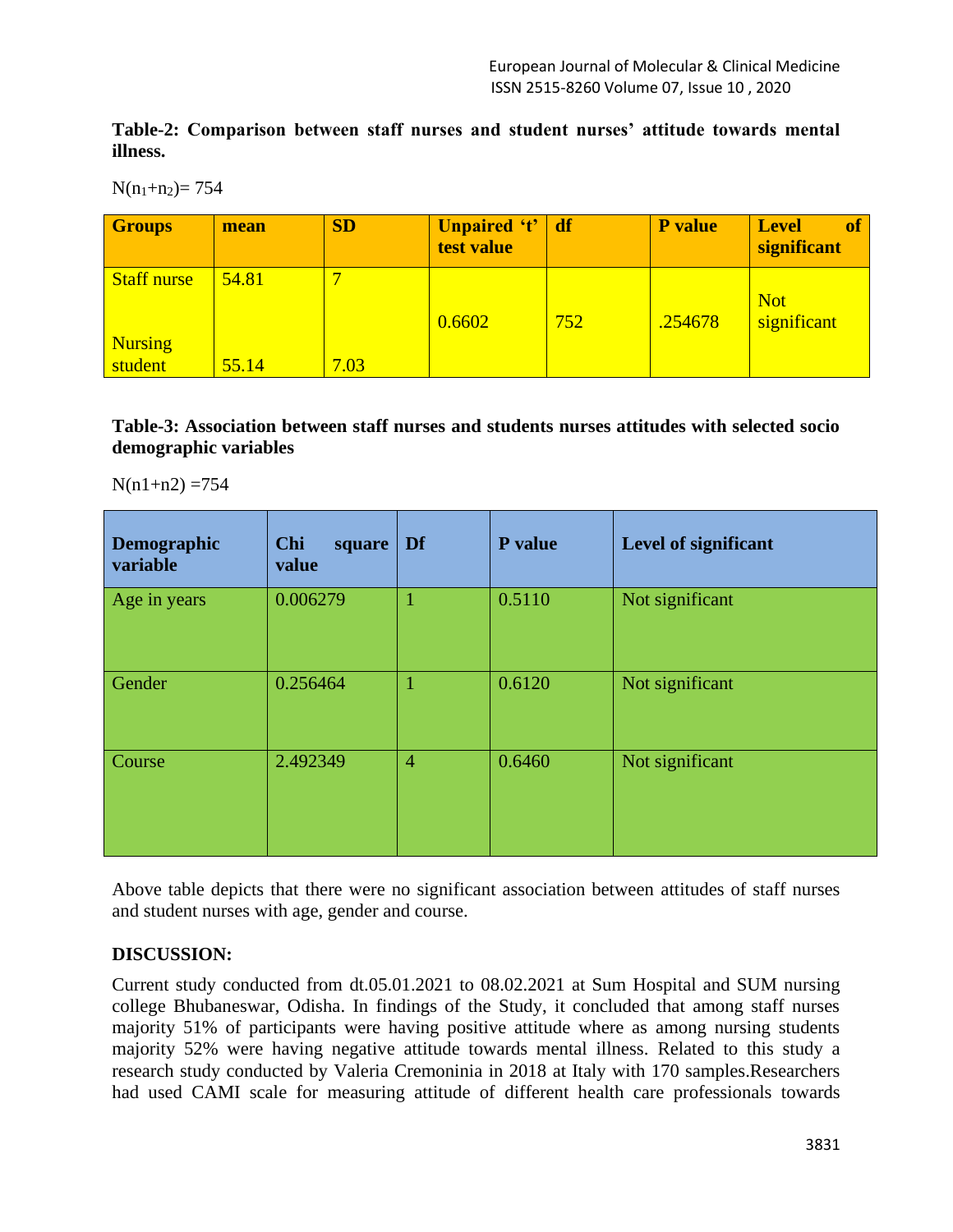mental illness. Obtained data highlighted that nursing profession had less positive attitude with a total score of mean was  $101.08$  and  $SD=10.128$ .<sup>10</sup>

Another study conducted by Tim Schafer in 2011 with 288 samples of nursing students.They were invited to participate in that study to assess the attitude towards mental illness by using CAMI scale.The nursing students of mental health branch had the most positive attitudes than other branches, butin current study majority of nursing students had negative attitudes. other studies have revealed various misconceptions about mental disorders that mentally ill people are dangerous, so they should be avoided and need guidance, sympathetic care.<sup>11</sup>

In this study majority 69% of participants were belongs to 18-25 years, 92% were female, highest 47% were completed B.sc nursing and majority 43% were pursuing his/her 3<sup>rd</sup> year B.sc Nursing. In finding the association of attitudes with these socio-demographic variables, result depicted that there were no significant association at p value  $\leq 0.05$ . And there were no significant difference found in attitude among staff nurses and student nurses regarding mental illness.

# **CONCLUSION:**

Stigma towards mental illness among health personnel createsignificant barrier for the development or adequate utilization of mental health services. The attitude of staff nurses and nursing students need to be altered to prevent discrimination and provide quality care to the people suffering from various mental disorders. Reduction of stigma in health field can lead to break the problem of staff shortage in psychiatry department and can create a healthy environment without mal-treatment that may bring better future in mental health nursing.

## **ACKNOWLEDGE:**

The authors are extremelythankful to all the participants for their full contribution in completing the current study.

## **REFERENCES:**

- 1. Ledda C, Cicciù F, Puglisi B et al. Attitude of health care workers (HCWs) toward patients affected by HIV/AIDS and drug users: A cross-sectional study. International Journal of Environmental Research and Public Health.2017; 14(3):284
- 2. Sahile, Y., Yitayih, S., Yeshanew, B. et al. Primary health care nurses attitude towards people with severe mental disorders in Addis Ababa, Ethiopia: a cross sectional study. Int J Ment Health Syst **.**2019;13(26):1-8
- 3. Schafer T, Wood S, Williams R. A survey into student nurses' attitudes towards mental illness: implications for nurse training. Nurse Educ Today. 2011;31(4):328-332
- 4. Linden M, Kavanagh R. Attitudes of qualified vs. student mental health nurses towards an individual diagnosed with schizophrenia. J Adv Nurs. 2012;68(6):1359-1368
- 5. Horsfall J, Cleary M, Hunt GE. Stigma in mental health: clients and professionals. Issues Ment Health Nurs. 2010;31(7):450-455
- 6. Del Olmo-Romero F, González-Blanco M, Sarró S, et al. Mental health professionals' attitudes towards mental illness: professional and cultural factors in the INTER NOS study. Eur Arch Psychiatry Clin Neurosci. 2019;269(3):325-339